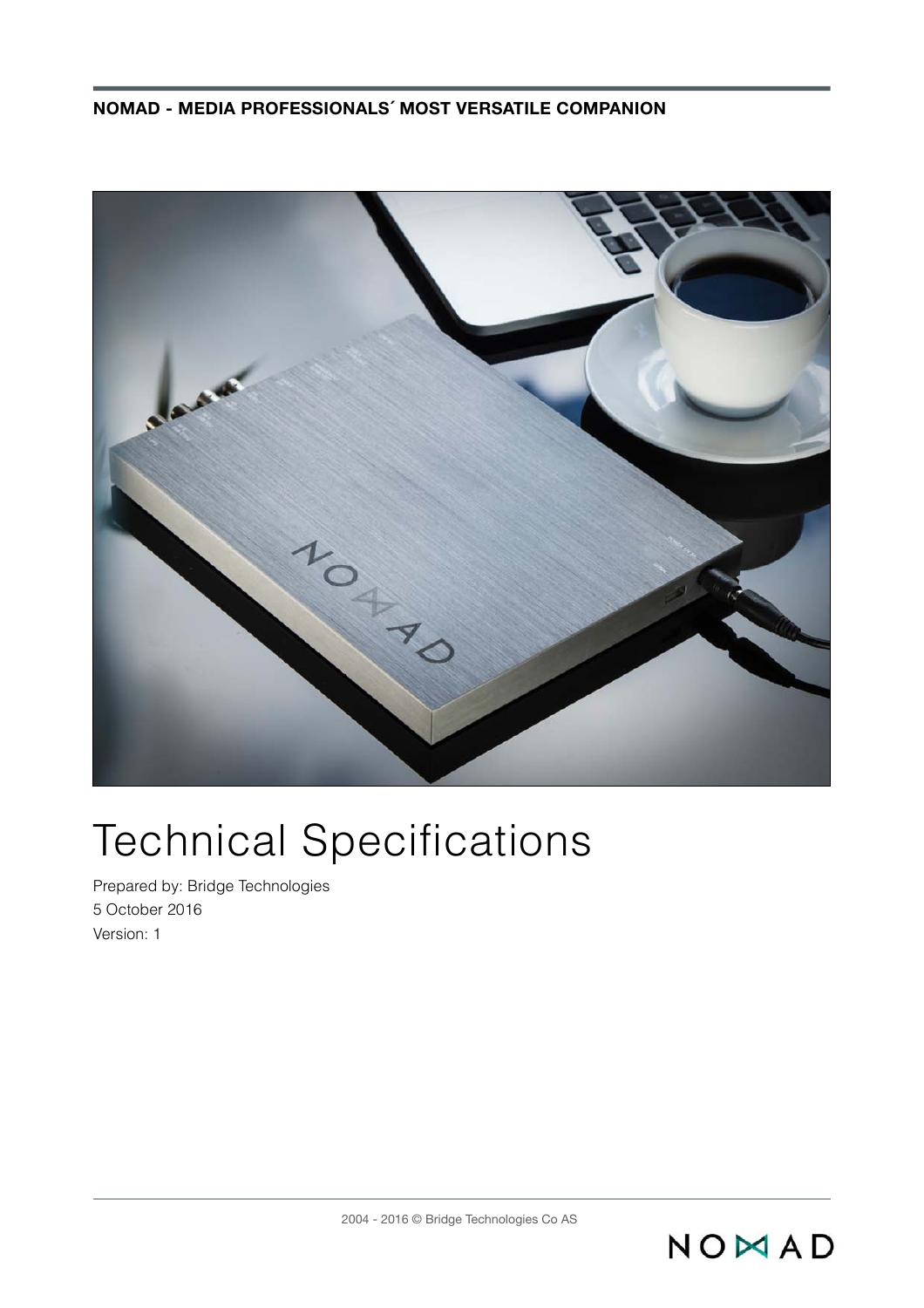## ABOUT NOMAD



#### **NOMAD covers all the monitoring needs encountered in hybrid IP multicast, OTT and RF networks. It is the ultimate all-inone monitoring and analysis solution for the technician on the move.**

NOMAD is a breakthrough design with almost every conceivable interface for media signal monitoring and analysis. Featuring optical/electrical Gigabit Ethernet, ASI in/out, DVB-C QAM cable, DVB-T/T2 COFDM terrestrial, DVB-S/S2 satellite and external 1PPS GPS time-reference, NOMAD can analyse all RF transmitted DVB signals as well as OTT and multicast/unicast IP transmissions.

 $NONAD$ 

With comprehensive IP packet analysis tools, NOMAD is ideal for IP transport understanding regardless of media transported. NOMAD also is shipped with the ultimate in user friendly setup. The unit contains a Wi-Fi zone, and by pointing a laptop towards this, NOMAD is ready for use without further configuration.

As technologies become more and more complex, using Nomad will give invaluable insight into modern media signal behaviours without the need for deep operator knowledge of the media technology used. Cut from a single brick of aluminium, NOMAD sets a new standard for both finish and ruggedness. It is also of very light weight and is the perfect companion to a laptop.

NOMAD ships with extensive functionality for superior digital media understanding right out of the box. Additionally NOMAD has a substantial additional set of extended analysis options, enabling it to outperform the most comprehensive systems on the market in functionality. This also allows NOMAD to be an ideal laboratory tool for desktop analysis in the most demanding environments. NOMAD also sets a new benchmark of affordability in the industry.

Designed to replace old-school PCI cards, USB-based dongles and other laptop-dependent devices, NOMAD is a complete free-standing unit with its own CPU and can be left to monitor signals by itself without the need for a host system.

" **In-depth analytics** for IP, OTT and DVB signal behaviorisms"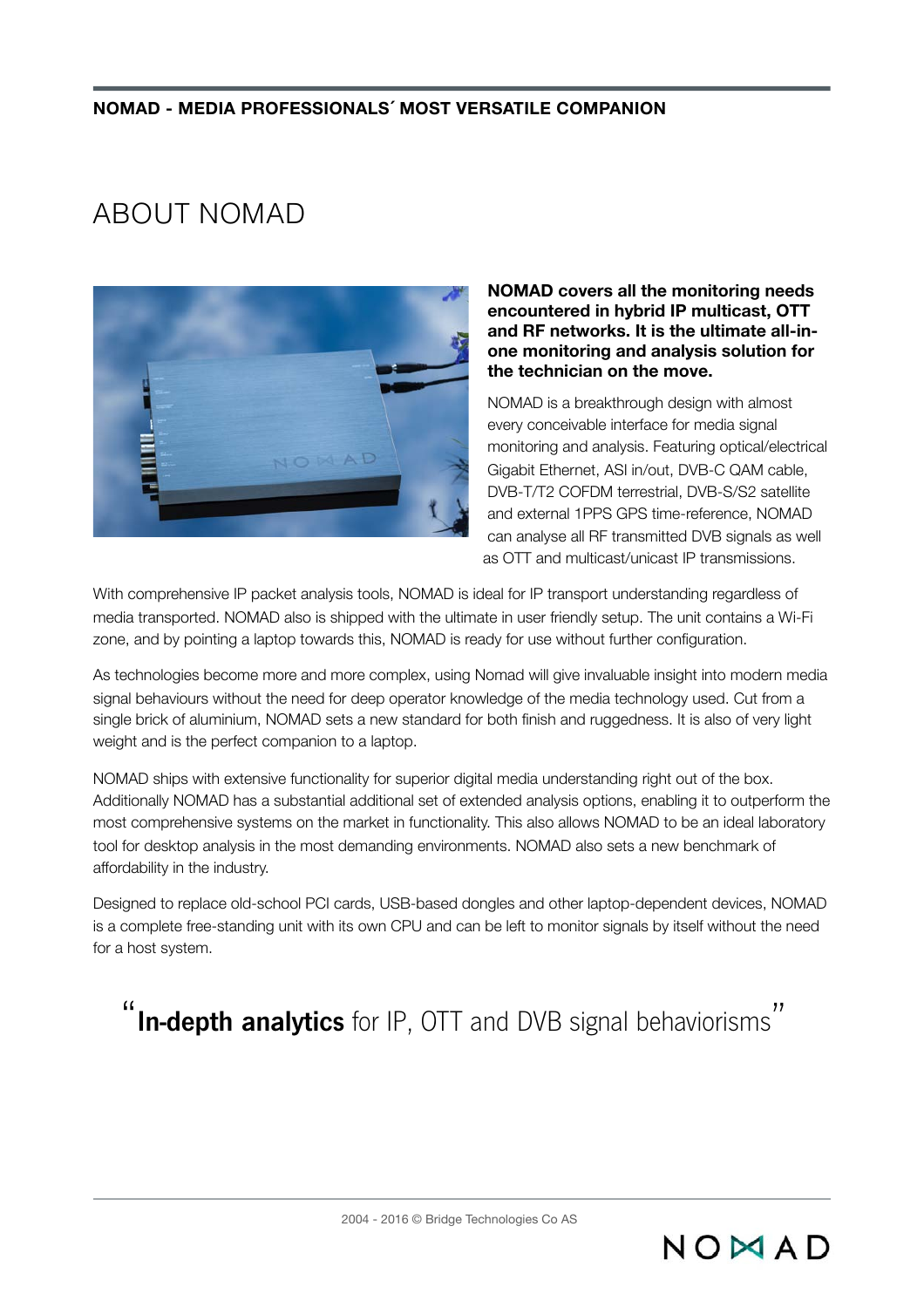### INCLUDED FACTORY FEATURES

### DEFAULT FEATURES OFFERED BY NOMAD

- 10/100/1000-T RJ45 Management port with Link and Activity LED indicators Þ
- 10/100/1000-T RJ45 video port with Link and Activity LED indicators Þ
- SFP gigE video port Optical networks d
- 75 ohm BNC linespeed ASI input
- 75 ohm BNC ASI output port for loopthrough monitoring purposes  $\triangleright$
- 50 ohm SMA female 1PPS input port for GPS synchronisation  $\triangleright$
- USB Type-A connector for initial setup (back of unit)  $\triangleright$
- $\triangleright$ USB Type-A connector for WiFi dongle (dongle included at front of unit)
- Thumbnail decoding of uni/multicast IP transport streams with audio bars and metadata Þ
- $\triangleright$ Framework called RDP for relaying any IP multicast monitored to a different IP destination for further analysis. Two independent relay engines are available (part of RDP framework)
- $\triangleright$ Functionality for recording 500MB of the whole or parts of any transport stream monitored (RDP framework). There are two independent RDP record engines
- Automatic record trigger based on up to 3 configured alarm criteria with pre fill in order to catch fault, ideal for autonomous fault capture. There are two independent record engines available (part of RDP framework). Recorded clips are automatically stored in 32GB SD card flash
- $\triangleright$ Flexible template based alarming system to allow custom configuration of what parameters result in an alarm being generated on a per-TS level
- NTP client time synchronization support according to RFC2030 D
- DHCP client support on management and video ports according to RFC2131  $\triangleright$
- Easy web-based software and license upgrade D
- TR 101 290 monitoring and analysis on ASI, RF and IP inputs Þ
- Full DVB and ATSC table support  $\triangleright$
- $\triangleright$ PSI/SI/PSIP table display - high and low level including hex dump and table download
- $\triangleright$ Analysis of EIT p/f and EIT Schedule
- MIP table analysis according to TR 101 190 and TR 101 191  $\triangleright$
- Unique tests designed by BRIDGE Technologies relevant to Conditional Access system  $\triangleright$

NOMAD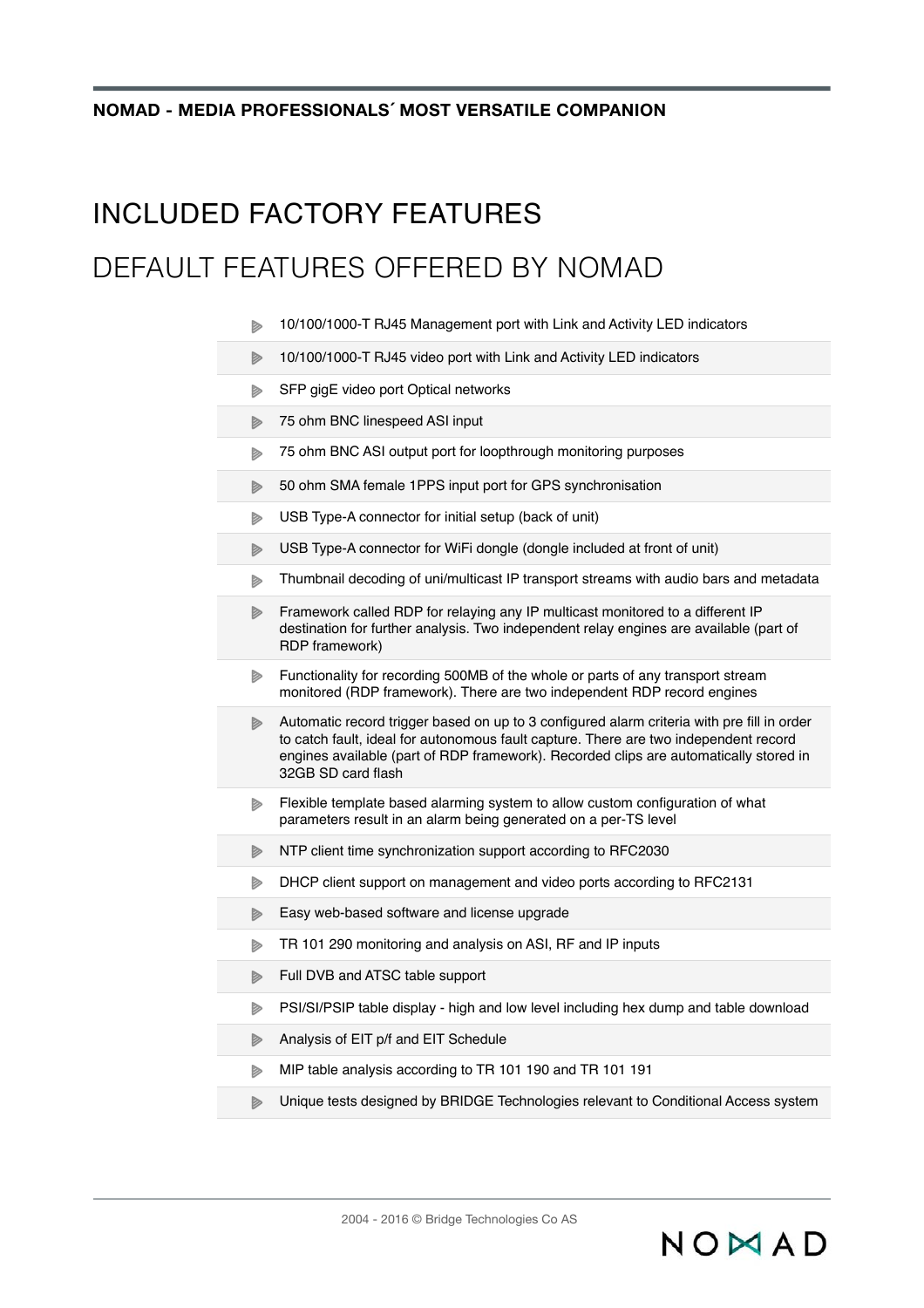|                                            | TS 101 290 analysis functionality on all IP multicasts in either round-robin fashion<br>D<br>across all monitored IP multicasts or continuously on all monitored IP multicasts<br>All Priority 1 tests (TS sync, Sync byte, PAT, CC, PMT, Missing PID)<br>$\bullet$<br>All Priority 2 tests except Buffer Fill (Transport, CRC, PCR, PCR acc., PTS, CAT)<br>$\bullet$<br>All Priority 3 tests (NIT, SI rep rate, Unref PID, SDT, EIT, RST, TDT)<br>$\bullet$<br>Custom tests (CA system, PID bitrates, Service bitrates, MIP, Content)<br>$\bullet$ |
|--------------------------------------------|-----------------------------------------------------------------------------------------------------------------------------------------------------------------------------------------------------------------------------------------------------------------------------------------------------------------------------------------------------------------------------------------------------------------------------------------------------------------------------------------------------------------------------------------------------|
|                                            | Framework for monitoring and alarming on max/min service bandwidth<br>D                                                                                                                                                                                                                                                                                                                                                                                                                                                                             |
|                                            | Framework for monitoring and alarming on max/min PID bandwidth<br>D                                                                                                                                                                                                                                                                                                                                                                                                                                                                                 |
|                                            | Visual tree representation of all PSI/SI tables with drill-down functionality<br>D                                                                                                                                                                                                                                                                                                                                                                                                                                                                  |
|                                            | PID overview<br>D                                                                                                                                                                                                                                                                                                                                                                                                                                                                                                                                   |
| <b>DEFAULT</b><br><b>FEATURES</b><br>CONT. | Service overview<br>D                                                                                                                                                                                                                                                                                                                                                                                                                                                                                                                               |
|                                            | PCR Accuracy (PCR-AC) jitter histogram for selectable PIDs on IP/ASI/RF inputs<br>D                                                                                                                                                                                                                                                                                                                                                                                                                                                                 |
|                                            | PCR Overall Jitter (PCR-OJ) jitter histogram for selectable PIDs on ASI/RF inputs<br>D                                                                                                                                                                                                                                                                                                                                                                                                                                                              |
|                                            | Intuitive bitrate overview - service and PID based<br>D                                                                                                                                                                                                                                                                                                                                                                                                                                                                                             |
|                                            | Comparison framework where a visual comparison between two transport streams or<br>D<br>two services is possible in terms of TR 101 290 parameters and table set                                                                                                                                                                                                                                                                                                                                                                                    |
|                                            | Transport stream service status view with visual colour coded indication of problem<br>D<br>areas                                                                                                                                                                                                                                                                                                                                                                                                                                                   |
|                                            | TR 101 290 alarm trending graph over last 24 hours<br>D                                                                                                                                                                                                                                                                                                                                                                                                                                                                                             |
|                                            | Condensed mosaic thumbnail view of all services monitored<br>Þ                                                                                                                                                                                                                                                                                                                                                                                                                                                                                      |

### ADDITIONAL NOMAD OPTIONS

**EII-OPT** allowing the NOMAD to communicate with a Northbound interface to a central monitoring and analysis system

**STRM-OPT** for additional concurrent monitoring of IP multicasts (up to 4 additional STRM-OPT can be fitted for a total of 50 IP multicasts)

**ETR290-OPT** for additional individual concurrent TR 101 290 analysis on the IP input (up to 7 additional individual ETR290-OPT can be fitted)

**BULK-ETR290-OPT** for 25 concurrent TR 101 290 monitoring engines for IP multicasts

**EXTRACT-OPT** objective QoE content analysis and alarming

**OTT-ENG-OPT** for 4 additional OTT engines up to a total of 5. One is included by default. Each OTT engine allows 10 services with unlimited profiles to be analyzed

**VB1G2-OPT** to activate the second Gigabit Ethernet port on the unit allowing two independent Gigabit Ethernet IP ports to analyze OTT and/or IP uni/multicasts

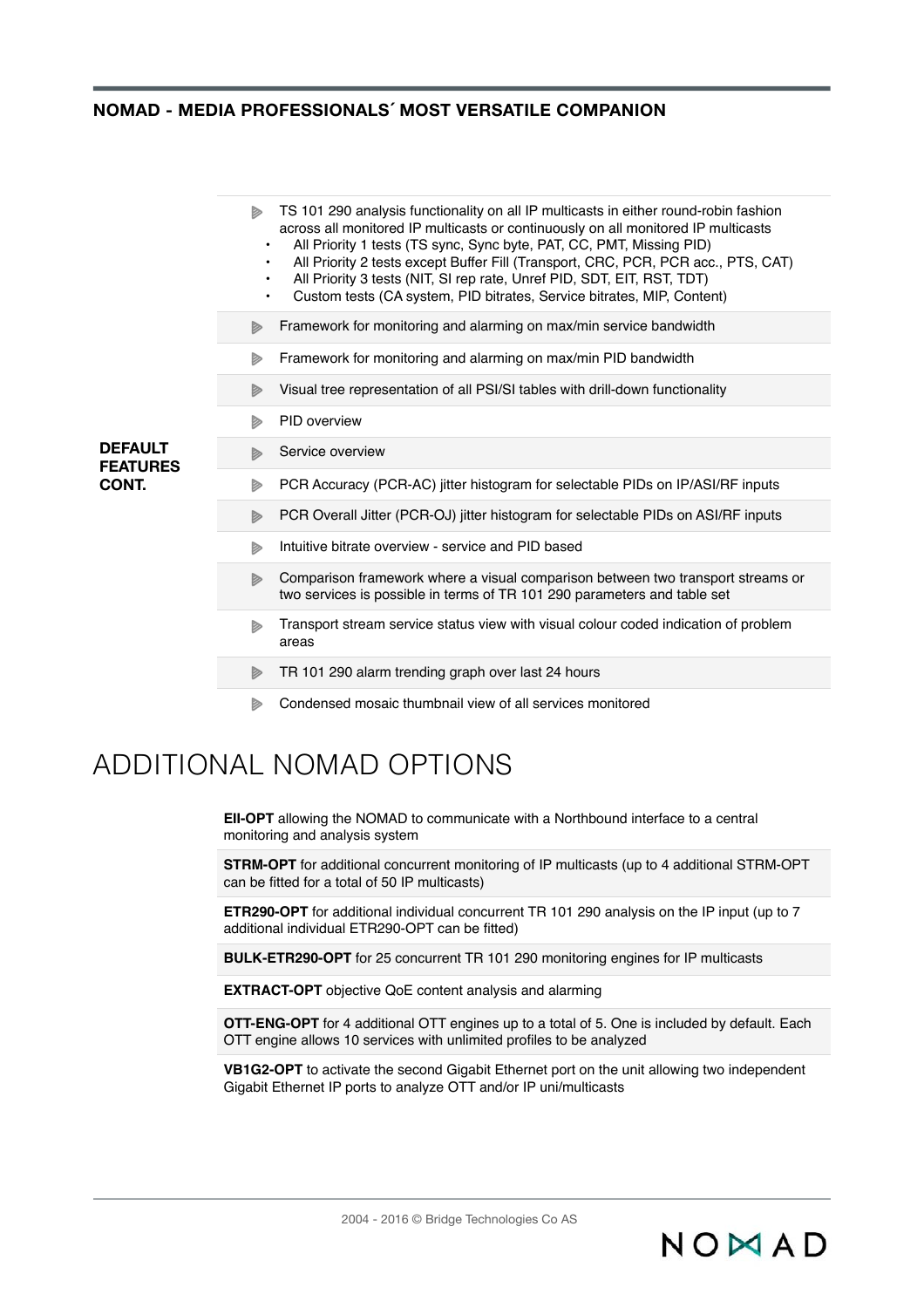### ADDITIONAL IP and STREAM OPTIONS

**IP-OPT** adds IP monitoring capabilities for up to 10 IP multicasts in parallel (included in NOMAD)

**STRM-OPTx1** adds 10 further multicasts to those 10 already present through IP-OPT for 20 in total (optional)

**STRM-OPTx2** adds 20 further multicasts to those 10 already present through IP-OPT for 30 in total (optional)

**STRM-OPTx3** adds 30 further multicasts to those 10 already present through IP-OPT for 40 in total (optional)

**STRM-OPTx4** adds 40 further multicasts to those 10 already present through IP-OPT for 50 in total (optional)

- Parallel and continuous monitoring of up to 50 IP unicasts/multicasts according to ETSI  $\triangleright$ TS 102 034 (requires 1 IP-OPT and 4xSTRM-OPT):
	- Monitor current/min/max UDP payload bitrate
	- Monitor current/min/max TS payload not counting NULL TS packets
	- Count number of IP packets
	- Source/destination IP address
	- Type-of-Service field (TOS/DSCP)
	- Time-to-Live field (TTL)
	- VLAN ID, if appropriate
	- Max/min/average IP packet Inter-Arrival time (IAT) for jitter analysis
	- **TS Continuity Counter errors**
	- **TS Sync errors**
	- Media Loss Rate number of TS packets lost
	- Delay Factor time between IP frames
	- Source/destination MAC address
	- RTP dropped packets, duplicate packets, out-of-order packets
	- RTP max/min hole size, hole separation
	- Forward Error Correction analysis according to MPTE 2022 1-7 / COP3
- MEDIAWINDOW**™** visualisation technology for trending packet loss, bandwidth and  $\triangleright$ jitter over up to 4 days across all active uni/multicasts
- History graphs from last 4 days of NoSignal, CC-errors, RTP-drops, RTP-duplicates,  $\triangleright$ RTP-Out-of-order, Total interface bitrate, Monitored bitrate, Ethernet CRC frame errors
- Framework for automatic detection of present multicast/unicast streams d
- Flexible template based alarming system to allow custom configuration of what d parameters result in an alarm being generated on a per-TS level
- Microsoft mediaRoom X-bit RTP header extension support
- $\triangleright$ Alarm on changes to TOS/DSCP and TTL for detection of changes in network prioritization
- Time loss distance measurements according to RFC3357  $\triangleright$
- IEEE 802.1Q VLAN tagging support for up to 20 individual VLANs with active IGMPv2/3  $\triangleright$
- d Framework for automatic detection of present multicast/unicast streams